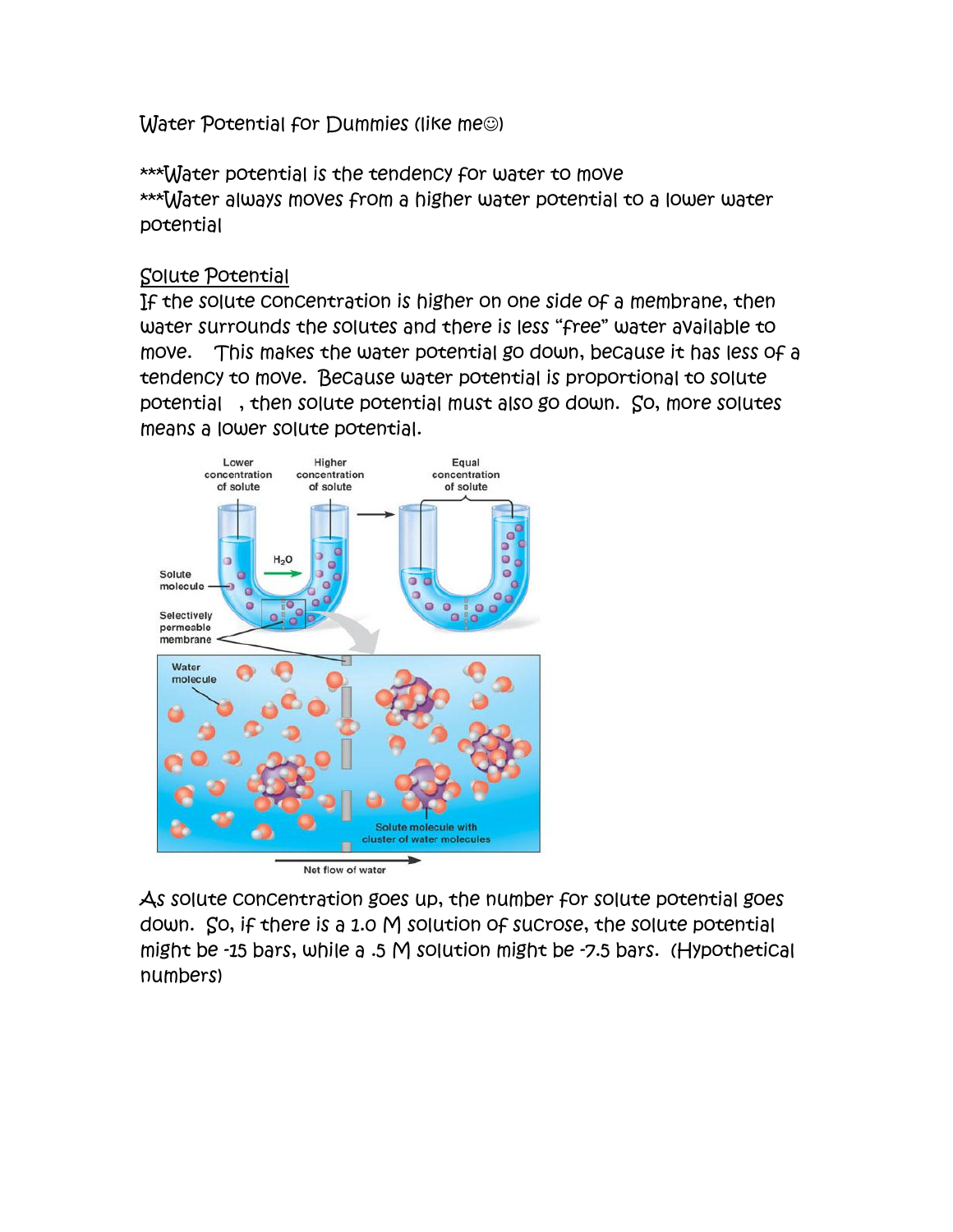## Pressure Potential

Plant cells have a cell membrane which pushes on the cell wall when water moves in. You get to a point when no more water can move in, even though there may be more solutes on the inside of the cell. This pressure that the cell is experiencing is measured as pressure potential . So when trying to determine which way water will move, you have to consider both pressure, as well as solute concentration.



Let's consider a plant cell that is turgid (full of water), the pressure potential would be a positive number, because the cell is PUSHING water back out since it's already full of water. This makes water potential number go up, since the pressure potential number has increased.

Putting it all together…Water potential is the tendency of water to move from one area to another. In order to calculate water potential, you have to consider both solute potential and pressure potential.